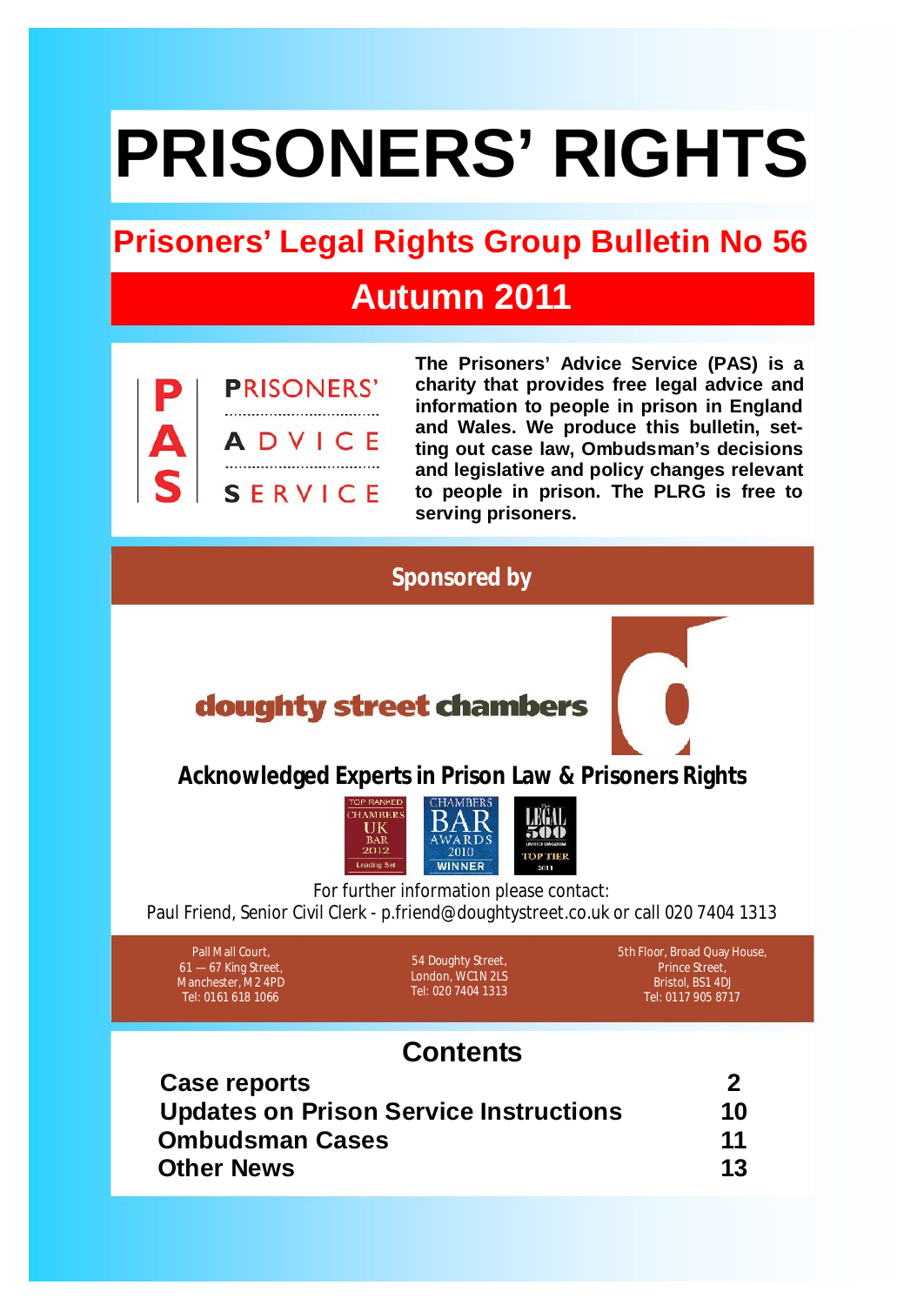#### **CASE REPORTS**

#### **SENTENCING**

#### **R. v Smith (Nicholas) [2011] UKSC 37 R. (on the application of Lewis) v**

The Defendant, released in 2004 on li- **EWHC 1926 (Admin)** cence from a sentence of life imprisonment, was recalled to prison in January 2008 following his arrest for robbery and firearm offences. In September 2008 the Defendant pleaded guilty to these offences. He was sentenced to<br>
imprisonment<br>
and<br>  $\overline{P}$  and<br>  $\overline{P}$ imprisonment and an (Indeterminate Sentence for Public Protection) with a tariff of six months, after it was concluded that he posed a significant risk to the public.

He appealed on the grounds that it was unlawful to impose an IPP sentence given that he was already serving a life sentence, arguing that the requirement of "significant risk" under Section 225(1) (b) of the Criminal Justice Act 2003 was not satisfied. Alternatively, he argued that the sentence was wrong in principle, because it achieved no additional benefit, and that, a determinate sentence should have been imposed instead.

The court in dismissing the appeal and upholding the IPP sentence, said it was not unlawful to impose a sentence of imprisonment for public protection on someone who was already serving a life sentence. Although the court accepted that it was not sensible to impose such a sentence where it would achieve no benefit, in this particular case it enabled the sentencing judge to express his finding that, at the time of sentence, the Defendant did in fact satisfy the dangerousness provisions of the 2003 Act. This was particularly relevant as a parole board had previously released the Defendant on licence after being persuaded that he no longer posed a risk of serious harm to the public. The sentence reflected the fact that the judge felt that the Defendant in contrast, did actually pose a risk to the public.

## **Secretary of State for Justice [2011]**

In 2003, the Applicant was sentenced to 16 years imprisonment in respect of 3 offences. The sentences for the second and third offences were ordered to run concurrently with each other and consecutively with the first sentence. Due to the timing of the sentence, the Applicant came under Section 33(2) of the Criminal Justice Act (CJA) 1991. This provides that the Secretary of State for Justice (SSJ) is under a duty to release short-term prisoners as soon as they have served one half of their sentence, and long-term prisoners as soon as they have served two-thirds. The 1991 Act was amended as from 9 June 2008. Section 33 (1A) now provides that it is the duty of the SSJ to release long-term prisoners, on licence, once they have served one-half of their sentence. Section 33(1B), provides that Section 33 (1A) will not apply to a long-term prisoner "if the offence, or one of the offences in respect of which he is serving the sentence is specified in schedule 15 to the Criminal Justice Act 2003".

One of the offences for which the Applicant was convicted was specified in Schedule 15. However, the Applicant argued that he was not "serving" the sentence specified in Schedule 15 on 9 June 2008 (when the amendment came into force) as the sentence was imposed concurrently. The Applicant brought a claim for judicial review after the Secretary of State of Justice (SSJ) refused to release him when he passed the halfway point of his sentence. The Applicant argued that due to the time spent on remand, he had served the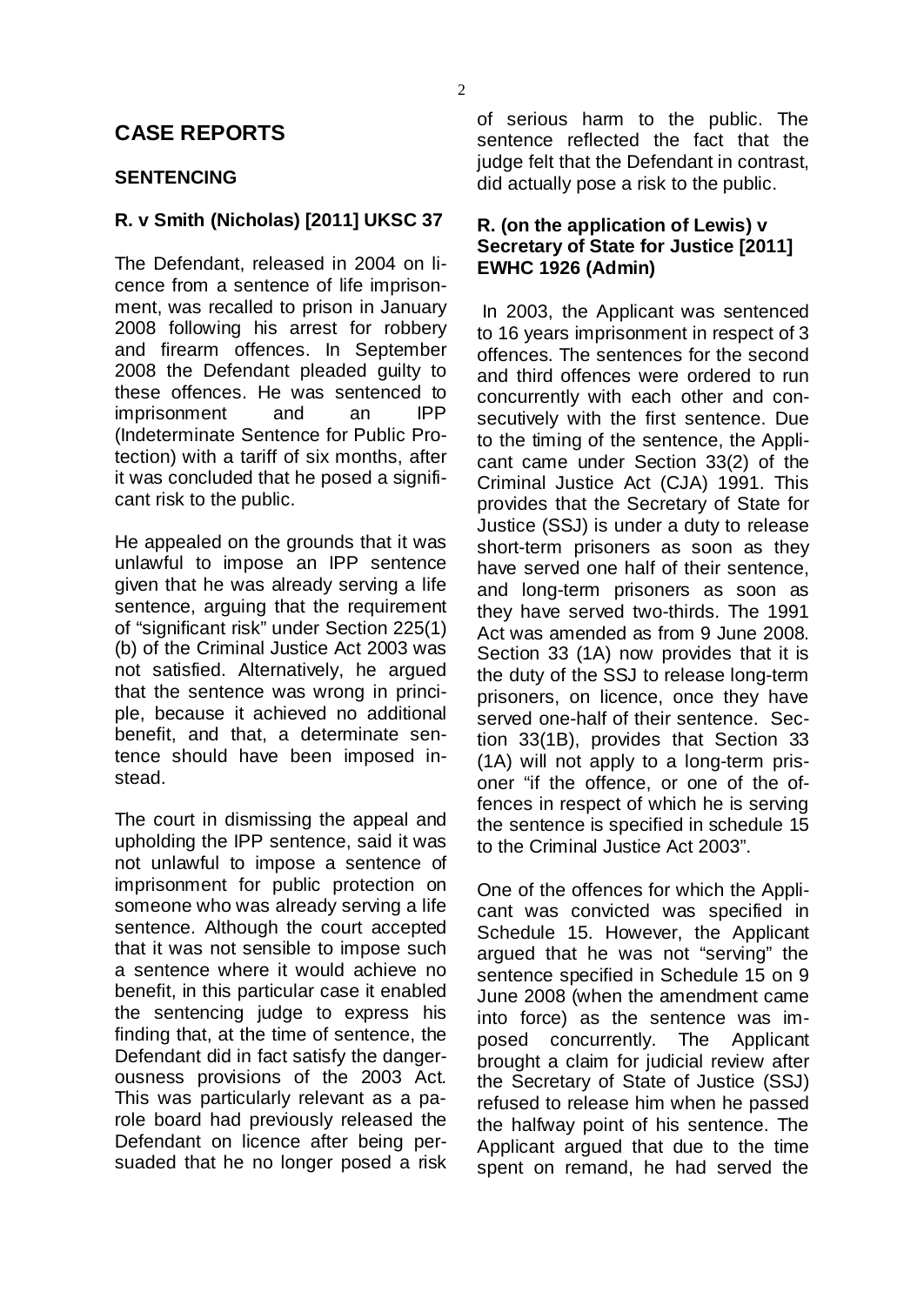Section 51(2) of the Criminal Justice Act 1991, the sentences, added together, should be treated as a "single term" because they were passed on the same occasion.

The court in dismissing the Applicant's claim, said that Parliament's intention was to bring "some parity" between prisoners sentenced prior to the Criminal Justice Act 2003 and those sentenced after the 2003 Act. Although those "shown to present no significant risk" after being sentenced for a schedule 15 offence are released after serving half of their sentence, the decision not to release the Applicant was legitimate. This was because the parole board found that he "continued to present a significant risk of violence".

#### **PAROLE BOARD**

#### **Henry v Parole Board [2011] EWHC 2081 (Admin)**

The Appellant in this case had stood trial for three counts of rape committed whilst on licence. The jury convicted on counts two and three, but were unable to agree on the first count. The Parole Board ('the Board') then considered the Appellant's case for release. In refusing release on licence, the Board said in the decision letter, that the Appellant still posed a risk and that he was withholding some information as to the circumstances of the rape. The Board also made numerous references to the circumstances surrounding the first count. The Appellant argued that the Board had proceeded on the basis of a "mistake of fact" by taking the surrounding facts of the first count, for which he was not convicted, into consideration.

The court accepted that it was a mistake for the Board to make reference, and to consider specific matters around the first count, and for which the Appellant had not been convicted. Although the Board were "entitled to explore background matters to some extent", this should not lead to a "mistaken backdrop" for which there was no evidence. The mistake was clearly material to the Board's decision and therefore the decision was quashed. The Board would have to reconsider the Appellant's parole.

#### **R (Andersson) v Parole Board [2011] EWHC 1049 (Admin)**

The Claimant sought a declaration that the Parole Board had a general power to adjourn an oral hearing when considering the re-release of recalled determinate sentenced prisoners. The Respondent (Parole Board) held that Section 256/256A of the CJA 2003 limited the Board's powers to ordering immediate release, release at a fixed date or making no recommendation as to release.

The court in granting the claim said the exclusion of a power to adjourn would require clear statutory provision. Section 256/256A did not specify the process to be taken by the Board in reaching their decision but certainly did not exclude a power to adjourn. Moreover, natural justice favours a power to adjourn in appropriate circumstances and therefore the Board did have this power and should have considered exercising it in this particular case.

#### **R (on the application of Smith) v Secretary of State for Justice [2011] EWHC 81 (Admin)**

The Claimant sought judicial review of the decision by the Secretary of State for Justice (SSJ) to order his standard recall to prison and not to deduct the time Mr S spent unlawfully at large, through no fault of his own, from his sentence.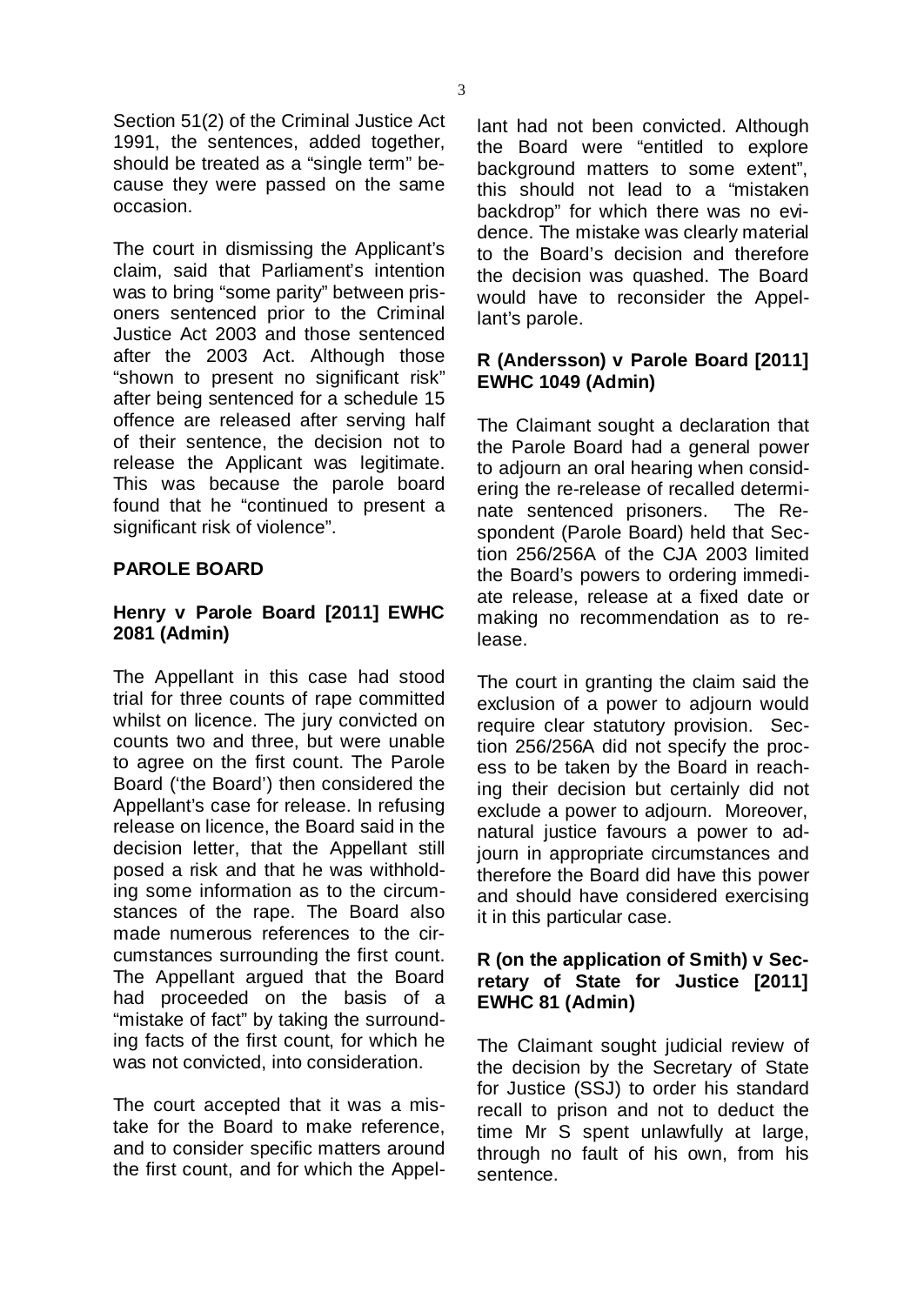The Claimant had been recalled to prison following offences committed whilst on licence. His probation officer had recommended that he be recalled on a fixed period, however the SSJ recalled him for the standard period meaning that he would have to serve the rest of his initial sentence. The Claimant was not recalled immediately due to an administrative error. He therefore spent thee months unlawfully at large through no fault of his own. The SSJ did not deduct those three months from the sentence he was required to serve.

The court considered that the SSJ had acted lawfully, both in declining to follow the probation officer's recommendation and in refusing to deduct the 3 months spent at large from the Claimant's sentence. The court held that the SSJ had come to the conclusion that the Claimant posed a risk of harm to members of the public if released early and therefore had not acted unreasonably in ordering the Claimant to be recalled to serve the remainder of his sentence. The SSJ had also not acted unreasonably in deciding not to remit the three months spent unlawfully at large from the Claimant's sentence, as he had followed the relevant guidance. Therefore, the decisions made were within the range of decisions a reasonable SSJ could have made and as such could not have been said to be unlawful.

#### **CATEGORY A**

#### **R. (on the application of Flinders) v Director of High Security [2011] EWHC 1630 (Admin)**

On 19 May 2003 the Claimant was sentenced to life imprisonment for manslaughter after the prosecution accepted a plea to manslaughter on the basis of diminished responsibility. His minimum term expired in 2007. The

Claimant had remained a category A prisoner throughout his imprisonment.

The Claimant applied for judicial review of (i) the Director of High Security's decision to maintain his Cat A status, on the basis that he had erred in law in failing to hold an oral hearing to determine his re-categorisation; (ii) the Secretary of State for Justice's (SSJ) unlawful failure both to provide the Parole Board with relevant and current material, and to update reports which would have enabled it to conduct their hearing and (iii) the Parole Board's delay in convening hearings from November 2007 to December 2009, which he argued constituted a breach of his Article 5(4) rights, such that he was entitled to damages.

The application was granted in part. The decision not to re-categorise was quashed on the basis that the Director of High Security did err in law in failing to hold an oral hearing to determine the Claimant's re-categorisation on the basis that it could not be said that the failure to hold the hearing would have made no difference to the decision. While the question as to whether an oral hearing is required is fact specific, in this case there was a reasonable prospect that information would have come to light during the hearing which would have convinced the Director to re-categorise. The factors considered relevant in this regard were that (i) The Claimant had remained at Category A for a very lengthy period (ii) he had served more than 3 years over his tariff (iii) his mental illness was controlled (iv) he was an exemplary prisoner (v) there was psychological evidence as to reduction in risk.

However, the court rejected the argument that the SSJ had unlawfully failed to provide the Board with relevant material, noting that the Board itself made no complaint about the material nor did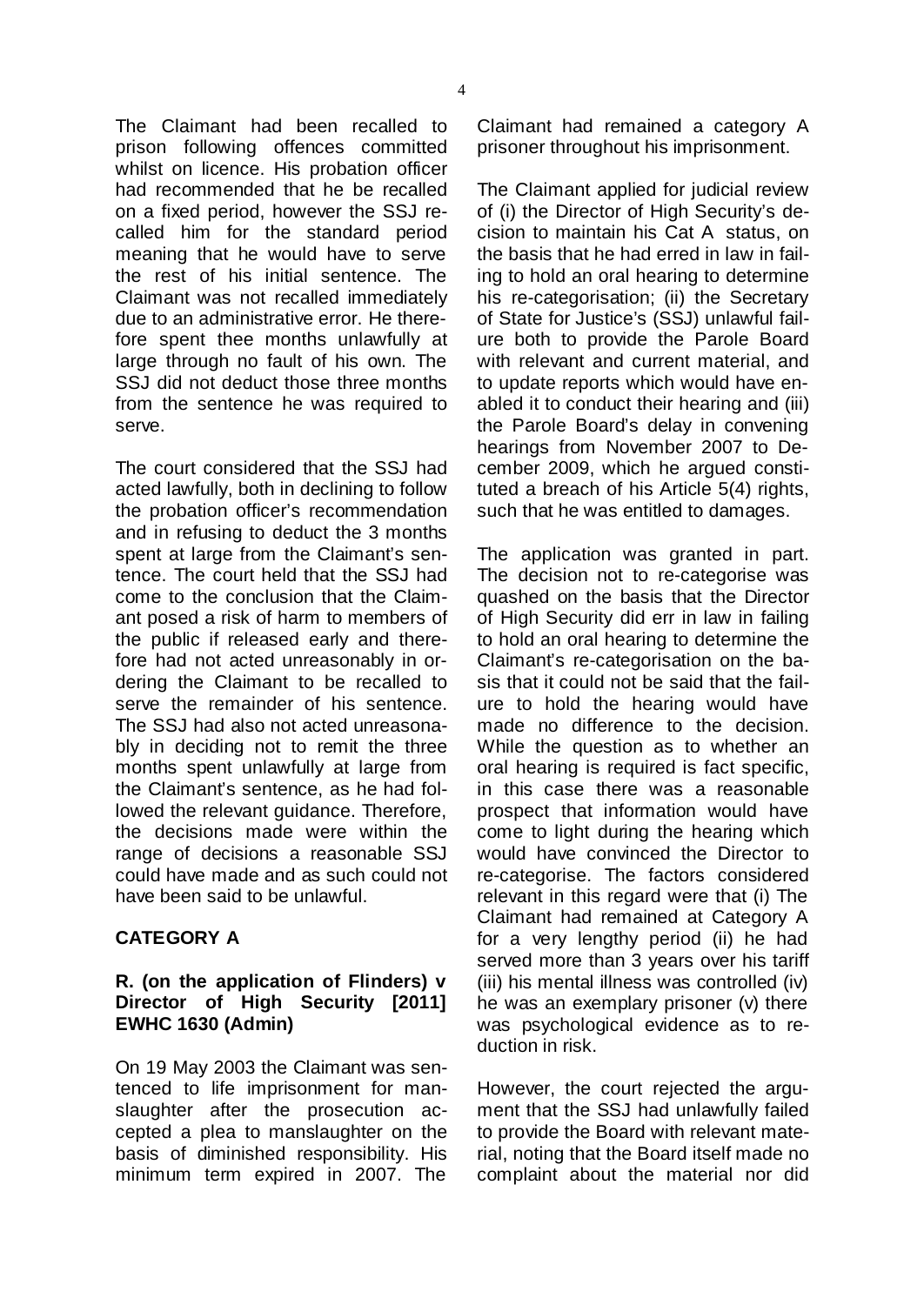they request additional updated material. The court went on to say [paragraph 93] "In any event, care should be taken when interpreting a word such as "current" in the context of the Parole Rules. In my judgment, the word should not be given an inflexible meaning. It does not mean, for example, that there must necessarily be a very close connection in time between the compilation of the reports required by paragraph 3 and the date of the oral hearing. A report can be a current report within the paragraph even if made some time before the hearing provided it still provides a proper and reasonable appraisal of the prisoner's risk factors, reduction in risk and performance and behaviour in prison as at the time of the hearing".

Finally in respect of the third limb of the claim, the Board conceded that the delay amounted to a breach of Article 5(4) but submitted that no relief should be granted. In refusing to grant damages the court said the Claimant could not establish that an earlier oral hearing would have led to his release. Nor was there any evidence that any distress and frustration had occurred as a result of the delay, which was sufficient to reach a level of intensity so as to justify an award of damages.

#### **ADJUDICATIONS**

#### **R. (Bashir) v Independent Adjudicator [2011] EWHC 1108 (Admin);**

This case concerned a prisoner failing to provide an MDT (Mandatory Drug Test) sample and placing reliance on his Article 9 ECHR rights, specifically that he should not have been found guilty of a disciplinary offence if in all the circumstances the request was disproportionate.

The prisoner was serving a term of 15 years imprisonment. In January 2010 he was required to provide a urine sample for drugs testing under PSO 3601 (Mandatory Drug Testing). The test had been authorised on the basis of a reasonable suspicion that the prisoner had taken controlled substances. The prisoner attempted to, but failed, to provide a sufficiently large sample of urine at 10.05am, 11.05am, 12.05pm and 13.05pm. He was offered water after each attempt but refused on the basis that he was a devout Muslim who was on a fast and as a result, he was unable to provide a sufficiently large urine sample. He was told that if he did not provide the required sample he would commit an offence under the Prison Rules. Following the failures he was found guilty and a penalty of 14 days additional detention was imposed on him. The prisoner argued that the finding of guilt breached Article 9 of the ECHR.

The court considered that on the evidence before the adjudicator, the prisoner had attended the prison's mandatory drug testing suite as required; He had tried to provide a sample on three occasions; had informed the prison officer of his fasting when summoned to provide a sample; he was a devout Muslim and there were many individual voluntary fasts outside of Ramadan. Further the prisoner's subjective belief that he could not break a fast once it had started had not been challenged. To be convicted of the offence the court held that the Adjudicator had to be satisfied to the criminal standard that the prisoner had intended to commit the offence and also that the order he disobeyed was lawful. It was open to the Adjudicator to infer intent to the necessary standard from a refusal to drink water when it is offered to enable a sample to be taken. However, it was the requirement of lawfulness that allowed the court to distinguish between cases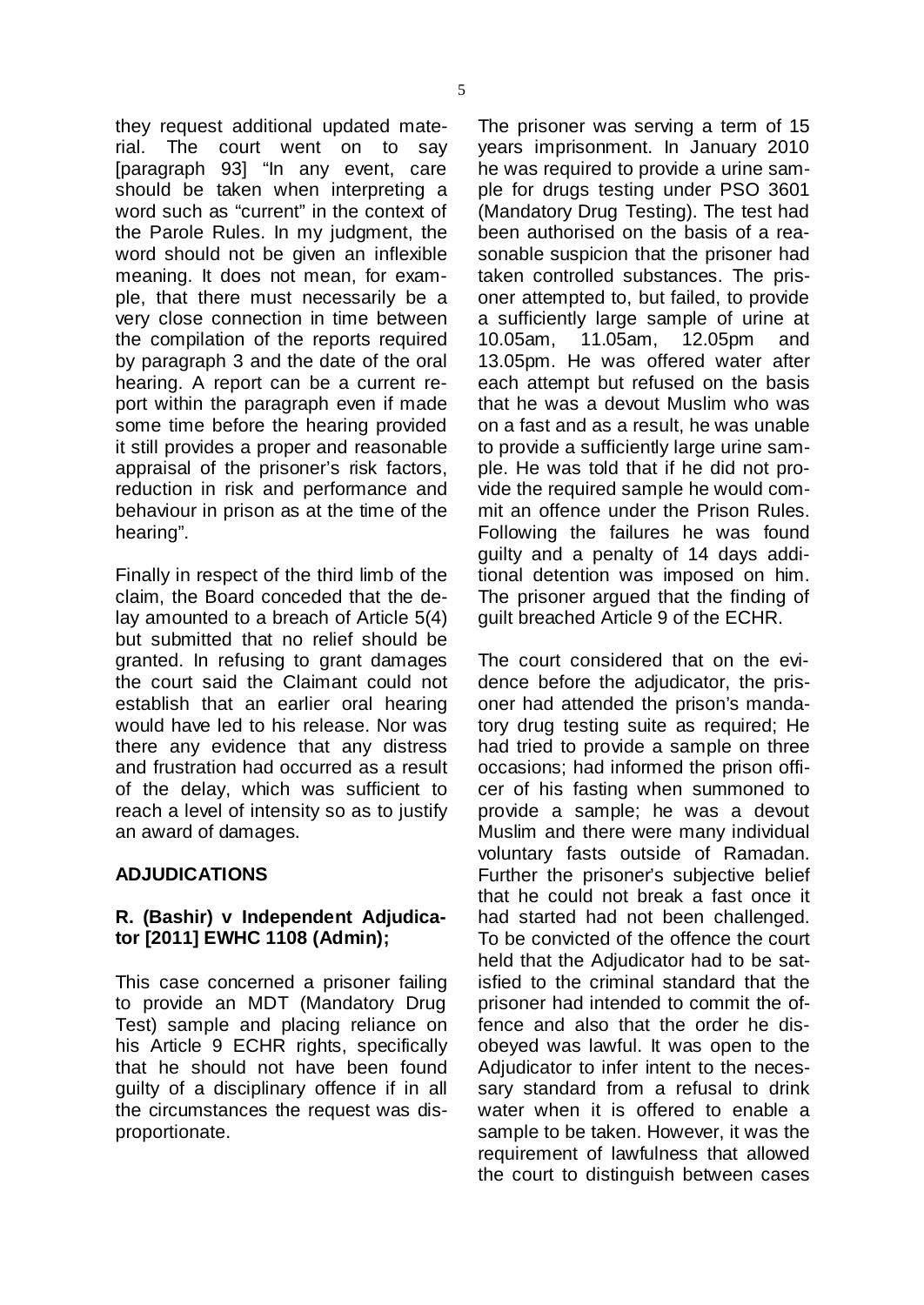where a prisoner is on hunger strike for reasons outside Article 9 and those within.

The right to manifest one's religion was a qualified right and therefore the key issue was whether, if there had been any interference on the facts, it been necessary and proportionate? The evidence was that the prisoners fast would have ended at 4.30pm and there was no evidence that a sample taken then would have been materially of less forensic value than one provided at the last attempt (13.05pm), or that to provide for this later opportunity would have been disproportionately expensive or inconvenient. Accordingly, the interference was disproportionate and the adjudication was quashed. The court held that none of the findings in this particular case were intended to indicate that the Mandatory Drug Testing procedure was, of itself, unlawful in any way.

#### **CONDITIONS**

#### **In the Petition of Robert Green and Ors, Court of Session (Outer House) [2011] CSOH 79, 12 May 2011**

The petitioners were three prisoners (X, Y and Z) imprisoned in Peterhead Prison, Scotland. They lodged a petition for judicial review against the prison governor and Scottish Prison Service (S) based on the conditions within the prison. The complaint related to the toilet and sanitary conditions within the prison, which they argued amounted to inhuman or degrading treatment, contrary to art. 3 and art. 8 of the ECHR respectively.

The petitioners submitted that (1) requiring a prisoner to use any receptacle other than a screened and flushing toilet itself constituted a breach of art.3; (2) the conditions of detention as a whole constituted such a breach, including the practice of "bombing" by which prisoners defecated into newspapers or other items, or urinated into jars, before throwing the end product; (3) the conditions of their detention caused them to suffer feelings of low self esteem, inferiority, humiliation and mental anguish, which exposed them to distress and hardship of an intensity exceeding the unavoidable level of suffering inherent in a sentence of imprisonment. Reliance was placed on the cases of *Malechkov* (Application No.57830/00) *v Bulgaria* and (Application *Radkov v Bulgaria* No.18382/05) which established that single cell slopping was sufficient to constitute a breach of art.3; and *Napier* , in *v Scottish Ministers 2005 1 S.C. 307* which the court recognised a breach of a prisoner's art.3 rights with reference to slopping out.

The court said that access to a screened and flushing lavatory was not a basic human right, and to require the use by prisoners of a chemical toilet in a single cell did not involve an interference with the respect for a prisoner's private life under Article 8 ECHR. However, where individuals were forced to queue with their receptacles and to empty them in the presence of others, then that constituted an infringement of Article 8. The court was not satisfied that there had been a violation of Article 3 and that requiring a prisoner to use any receptacle other than a screened and flushing toilet did not of itself amount to inhuman or degrading treatment. The case of Napier was distinguished because in that case not only did it involve the use of a chamber pot, but the decision was based on the "triple vices of overcrowding, slopping out and an impoverished régime". The court noted that difficulties might arise in differentiating the conditions which might fail under Article 3 yet succeed under Article 8, but a lower threshold applied in relation to the latter.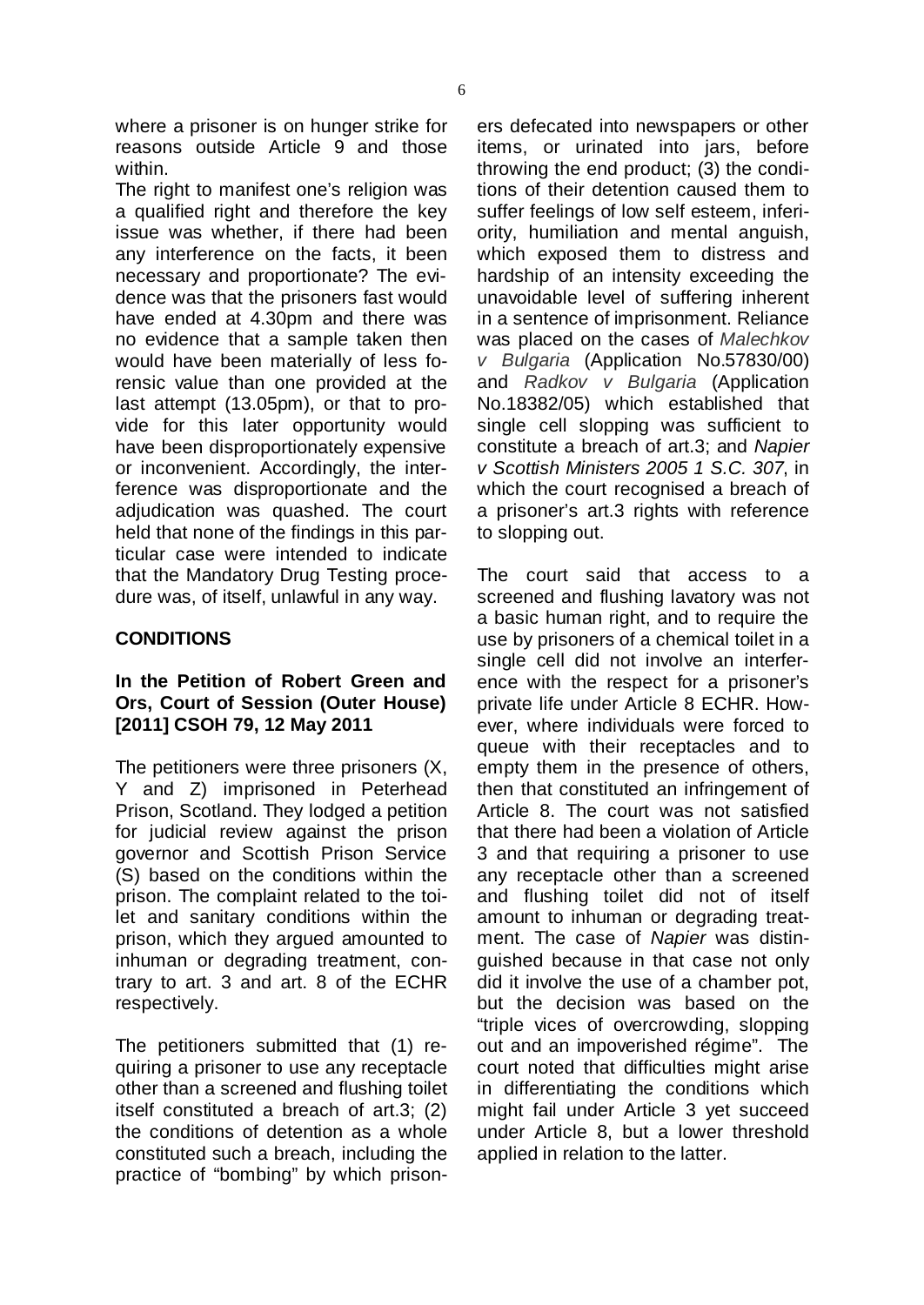#### **Hassan v Secretary of State for Justice [2011] EWHC 1359 (Admin) 27 May 2011**

This case concerned the circumstances in which the segregation of a prisoner is justified, and the principles to be followed in deciding when the period of segregation goes beyond that which is necessary.

The prisoner suffered from moderate post traumatic stress disorder (PTSD) following the murder of his family in Iraq. He was serving a sentence for attempted murder. Whilst detained in prison there had been a number of adjudications concerning threats and assaults on prison staff. In February 2010 it was alleged that he had assaulted a fellow prisoner and was therefore segregated for "good order or discipline". He argued that his segregation was unlawful on the basis that it was unjustified under the Prison Rules and PSO 1700 (Segregation) because procedural safeguards to protect his mental health, contained within PSO 1700, had not been observed and these failures went to the lawfulness of the segregation. He also argued that the omissions gave rise to breaches of Articles 3 and 8. The suggested omissions were that in conducting the segregation health screen, the nurses had not noted in the relevant forms that the prisoner in this case had attempted suicide twice before his imprisonment and had self-harmed prior to and during his imprisonment. Following a review, the segregation board authorised his continued segregation for the same reasons as the initial confinement.

The court in considering the claim said that given his violent and disruptive behaviour in prison there was no doubt that segregation was justified. The Prison Rules and PSO 1700 had been followed and applied. The only issue in this case was whether the segregation had been for the shortest period possible given the evidence contained within the PSO around the effect of segregation on mental health. The court took the view that in deciding whether the period of segregation went beyond that which was necessary, the court would do so on Wednesbury principles of reasonableness.

Considering all the evidence of his disruptive behaviour in segregation, assaults on staff and the incident in February 2010, it was in the interest of other prisoners, safety of staff, and good order and discipline, that the prisoner should continue to be segregated. The duration of the period of compliance, and sufficient change in behaviour necessary by the prisoner, was a matter of judgment for the governor and the segregation board. On the facts before the court there was no evidence at any time during and after, that the segregation was having an effect on the prisoner's mental health. There was nothing to suggest that the regime applied in segregation breached Articles 3 & 8 of the ECHR. He showered and exercised regularly, was fed and clothed and he could purchase goods weekly and take out books from the library. Therefore no procedural safeguards had been breached.

#### **HOME DETENTION CURFEW**

#### **R (Francis) v Secretary of State for Justice [2011] EWHC 1271 (Admin)**

The Claimant, C, a Jamaican citizen, was liable to deportation following a 2 year sentence for drugs offences. She argued that her eligibility for early release under the Home Detention Curfew (HDC) scheme had not been properly considered because of an error in PSO 4630 which meant, that the prison had proceeded under the mistaken be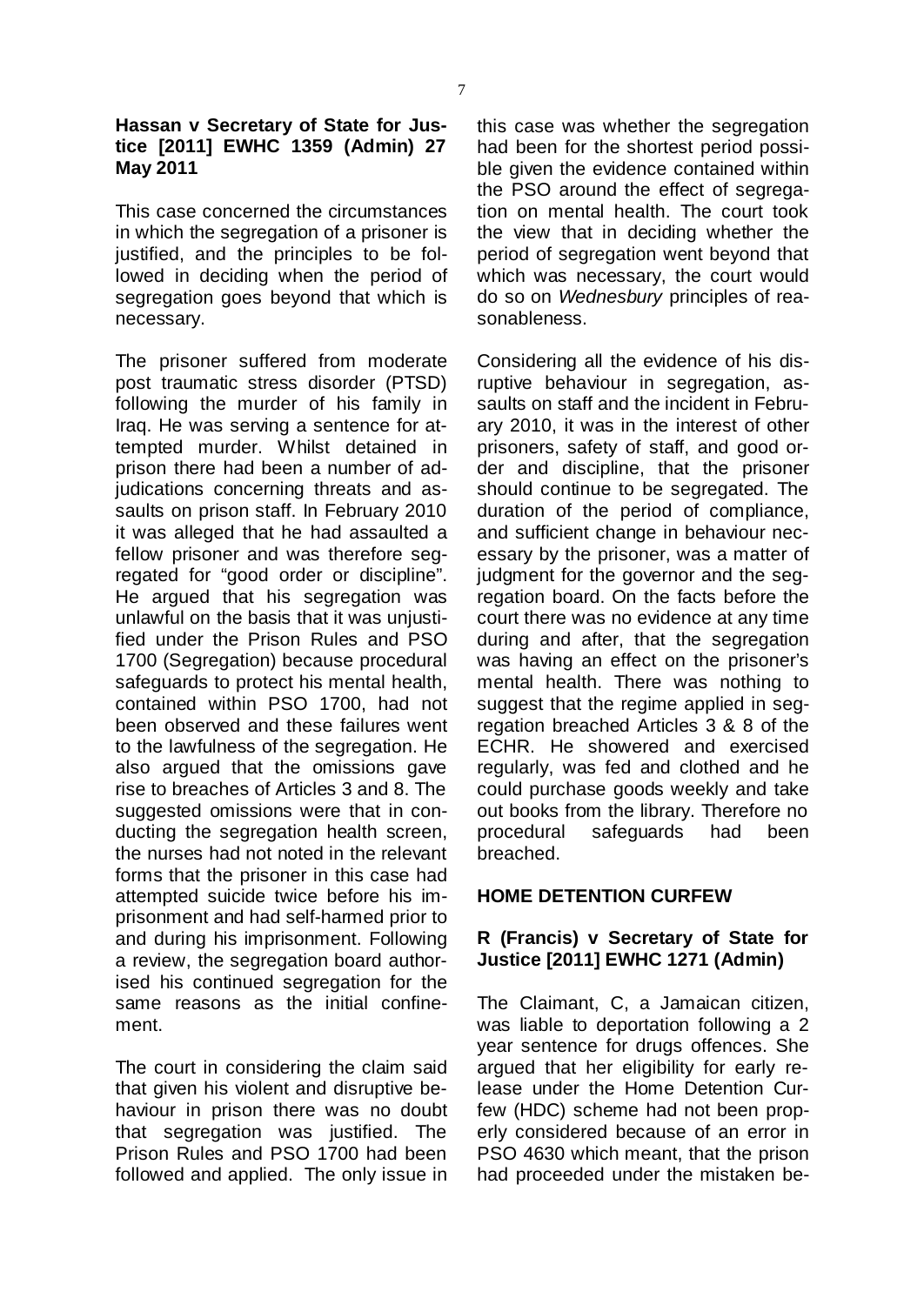lief that where a form IS 91 (a detention authority form) had been served on a foreign prisoner, that this made the prisoner statutorily ineligible for HDC.

The Court said, the paragraph describing the service of an IS 91 as a statutory bar to release on HDC and contained in paragraph 11 of PSO 4630, was wrong in law. However, although the prison had initially misinterpreted paragraph 11 of PSO 4630, they had corrected their mistake when they looked at the issue again. From then on, the reason for refusal was based on the service of an IS 91 form from the Home Office. Although service of an IS 91 was not a statutory bar for refusing release under the HDC scheme, it was still a proper reason for refusal. Therefore, the initial error of the prison authorities was immaterial.

#### **LICENCE CONDITIONS**

#### **R (MA) v National Probation Service and the Secretary of State for Justice EWHC 1332 (Admin) 27 May 2011**

This case concerned the use of judicial review as an Article 6 ECHR compliant mechanism in respect of challenging licence conditions.

The Claimant had been sentenced to nine years' imprisonment for kidnapping, falsely imprisoning and raping his estranged wife. Although an Indeterminate Sentence for Public Protection (IPP) was considered by the judge following conviction, it was deemed inappropriate given the Claimant's previous good character. By the time of his release at the half way stage, his wife had initiated divorce proceedings which the Claimant was contesting. That detail, in addition to a lack of remorse and the fact he was considered to bear a significant degree of animosity towards her, were felt to be significant factors when assessing his risk of serious harm under an OASys report completed shortly after his release on licence. As a result, in addition to the standard conditions, his licence conditions included an exclusion zone around the area where his wife or her family lived; not contacting her or her family and notifying his supervisor of "any developing personal relationships with women". He also had to remain at a probation hostel and report to staff every two hours from 8am to 10pm in addition to a night time curfew from 10pm to 8am.The Claimant argued that the conditions imposed on his release on licence were so onerous as to amount to a deprivation of liberty under Article 5 of the ECHR and a disproportionate interference with his private life under Article 8. Finally, it was suggested that the unavailability of a dedicated mechanism for challenging licence conditions before the Parole Board infringed Article 6 of the ECHR.

The Court in considering the claim held that the conditions fell some way short of amounting to a breach of Article 5 (both in terms of length of time and the practical effect of the conditions) both in light of UK and ECHR jurisprudence. It held that if the Claimant had been more forthcoming with the Probation Service, his reporting conditions may have been relaxed earlier than they were. He was not prevented from working in the family business so as to breach Article 8: at most he was inconvenienced. The availability of judicial review as a means of potential challenge meant that Article 6 of the ECHR did not require a dedicated mechanism. This was not a case where the reviewing court needed to conduct a fact-finding exercise. It was clear that some conditions needed to be imposed on the Claimant and a challenge on any conditions imposed by judicial review was Article 6 compliant.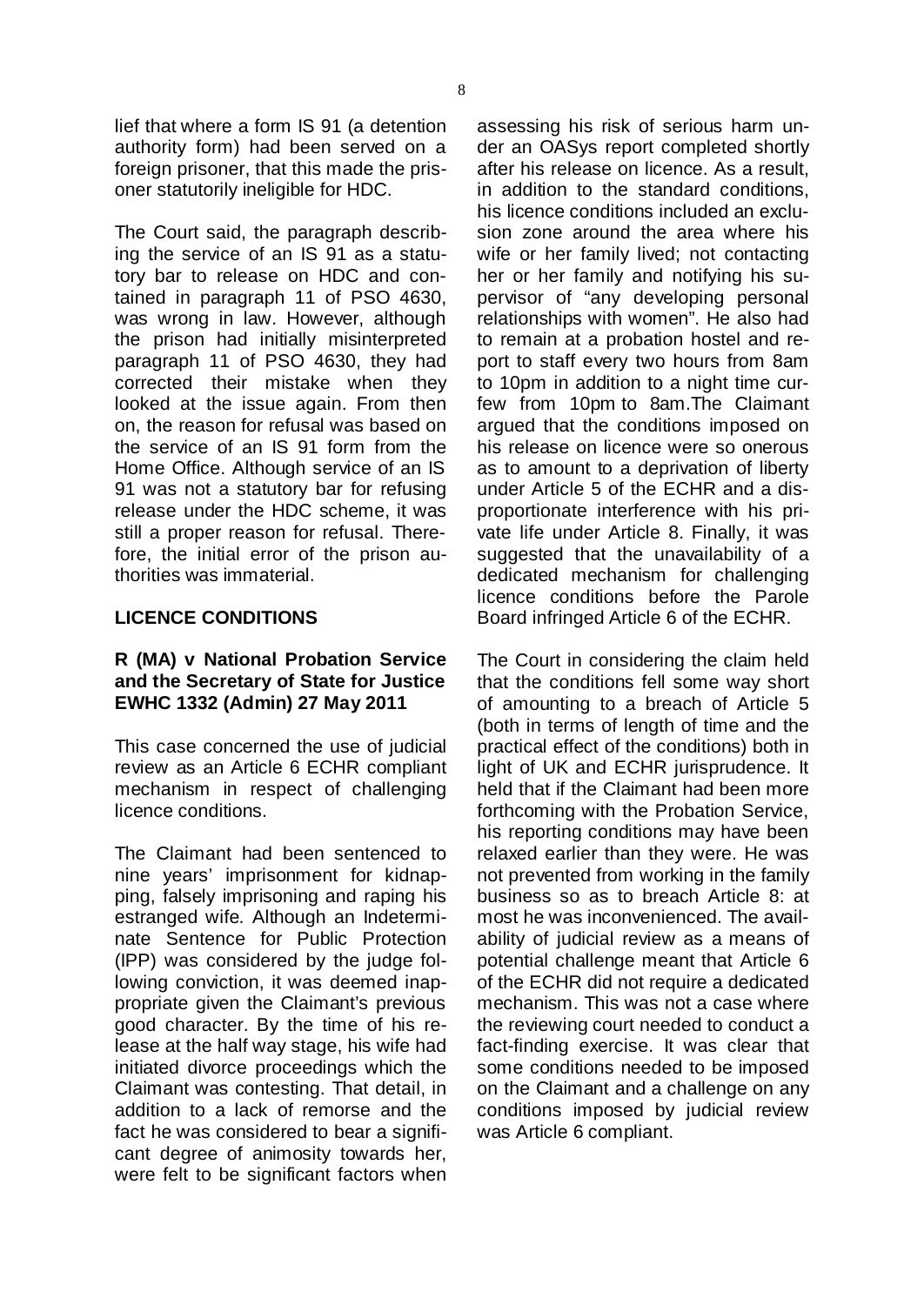#### **CROSS BORDER**

#### **Hull v Regina [2011] EWCA Crim 1261 19 May 2011**

This case concerned a prisoner transferred to the United Kingdom (UK) under the Convention on Transfer of Sentenced Persons 1983. The prisoner was a mandatory life prisoner convicted of murder in the Republic of Ireland. He was later transferred to the UK to serve the remainder of his sentence.

In the Republic of Ireland no minimum term to be served is set by the sentencing court where the term is life imprisonment. The prisoner sought to challenge the minimum term of 18 years which had been set by the High Court in September 2010 and following his transfer. The term was based on what he would have been sentenced to had he been convicted of a similar offence in the UK and at the time the offence was committed.

The issue for the Court was first, whether it had jurisdiction to hear appeals by transferred life prisoners against the setting of a minimum term by the High Court and secondly, the principles by which they could do so. The Court confirmed that although the UK was a signatory to the Convention on the Transfer of Sentenced Persons 1983, it had not signed up to Article 9(1) (b) of the Convention which provided that on a transfer, an administering State should convert the sentence through a judicial or administrative procedure into a sanction prescribed by the law of the administering State for the same offence. However, under Section 3(1)(c) Repatriation of Prisoners Act 1984, it was provided that the detention of a prisoner in the UK would be in accordance with the provisions contained in the warrant of transfer. In this particular case, the warrant provision was that the prisoner was to serve a term of life imprisonment. Since the provision could have been made by the criminal jurisdiction of a court in England and Wales, the effect was that on a transfer, a life prisoner would be treated as if the term had in fact been imposed in England and Wales except that there would no appeal against sentence.

The court considered that had this particular term been made in England and Wales, a minimum term would have been set by the High Court from which there would have been a right of appeal under s.9 of the Criminal Appeal Act 1968 and the Court of Appeal could have exercised its power to substitute a minimum term under section 11. Accordingly, the Court had the power to quash any order made on a reference under Section 273 of the 2003 Act (life prisoner transferred to England and Wales) and substitute its own order. On the basis that this approach was correct, that meant that Schedule 22 of the transitional provisions would also apply (minimum term to reflect the practice of the Secretary of State at the time the offence was committed). The High Court judge in this case had been unaware of the application of Articles 9(1) (a) and 10 of the Convention. The effect of those Articles was that the administering State could adapt the sanction to the nearest equivalent under its own laws as long as this did not result in a more severe punishment or longer detention than under the laws of the transferring state. Thus Article 9(1) (a) involved adapting a sentence, whilst Article 9(1)(b), which did not apply, was focused on converting a sentence. The High Court judge had converted the prisoner's sentence as opposed to adapting it. However, because the Irish Ministry for Justice could not provide any detailed information on its sentencing principles, the judge was entitled to rely on Section 269 of the CJA 2003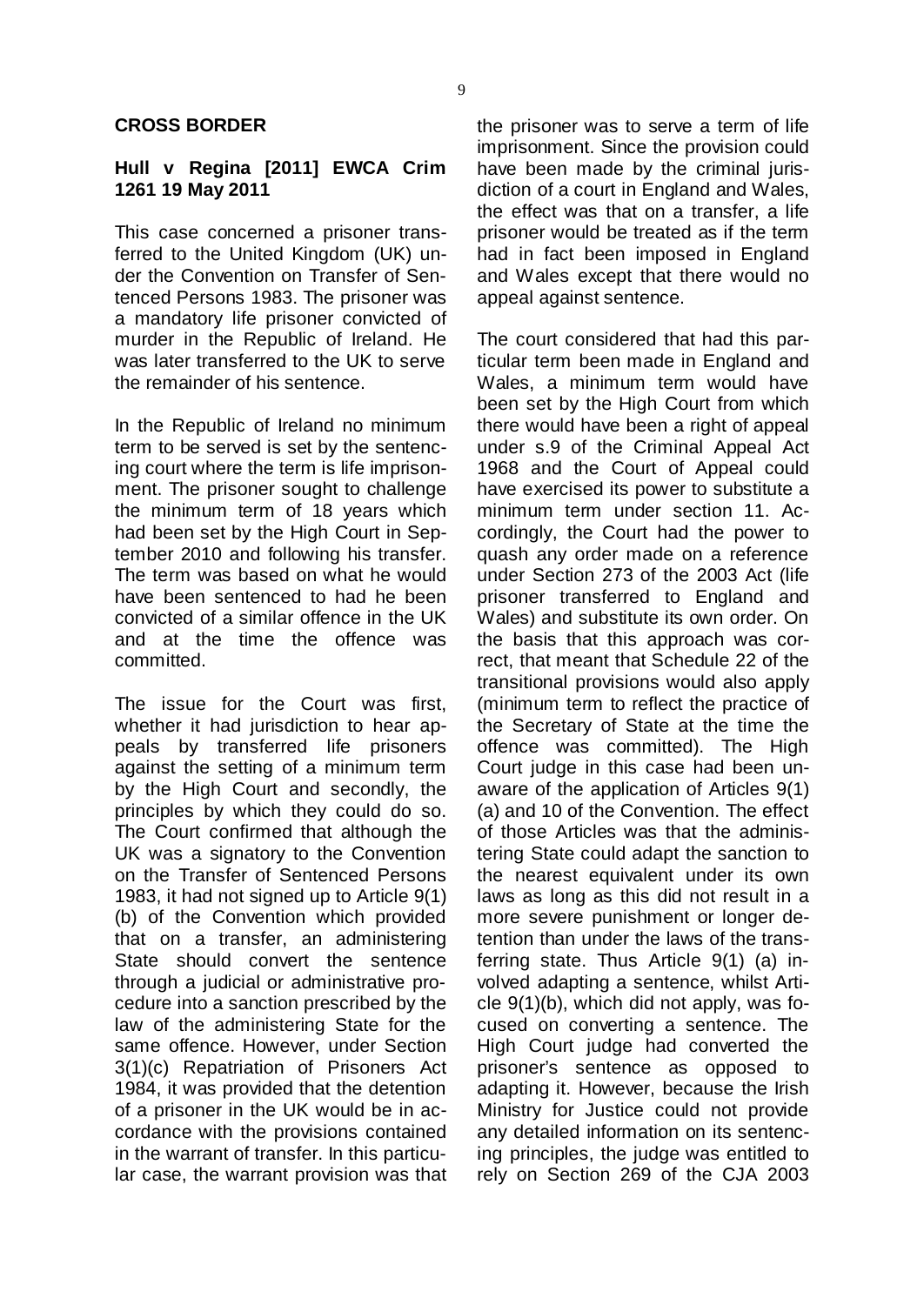(determination of minimum sentence in relation to a mandatory life sentence) in arriving at a minimum term of 18 years. As a result, the appeal was dismissed.

#### **UPDATES ON PRISON SERVICE INSTRUCTIONS**

#### **PSI 42/2011 – End of Polygraph Pilot**

This PSI effectively cancels the requirement to include a polygraph condition in the licence of all male adult sex offenders released to the East and West Midland regions. This requirement had been set out in PSO 4/2009, but came to an end on 30 June 2011 as a result of this PSI. From Friday 1 July 2011, sex offenders in the East and West Midlands regions will therefore no longer be required to undergo testing and polygraph conditions should not be included in licences.

It should be noted that prisoners released before 1 July 2011 and were already subject to a polygraph licence condition will continue to be subject to the condition until 31 October 2011.

#### **PSI 38/2011 – Public Protection Manual: chapter 12**

This instruction adds a new chapter (chapter 12) to the Public Protection Manual (PPM). Chapter 12 provides information on how establishments *must*manage prisoners identified as being subject to terrorist notification requirements. The chapter includes information from Part 4 of the Counter-Terrorism Act 2008, which came into force on 1 October 2009.

Section 2.1 of the PPM outlines a list of those who will be subject to the notification requirement. Section 2.3 of the chapter provides that after 1 October 2009 people subject to the notification requirements will be informed of these requirements by the court during sentencing, but those convicted before 1 October 2009 and serving a custodial sentence will be informed through a legal visit by Counter Terrorism/Special Branch personnel.

Prisoners subject to the notification requirements are required to register in person at a police station in the area where they live, within three days of release. They must provide relevant personal details, including name, address, date of birth and National Insurance number. They need to submit to being photographed and fingerprinted. Any changes to their details must be sent by them to the police within three days. If the person subject to notification has stayed for longer than seven days (within a 12-month period) at an address not previously notified to the police then the police must be notified in person within three days. Finally, any intended foreign travel of three days or more requires the police to be notified at least seven days prior to departure.

#### **PSI 37/2011 – Transfer of the Parole Board of functions under the Criminal Justice Act 1991: Release of long-term prisoners**

This reflects statutory amendments made to the Criminal Justice Act (CJA) 1991, in particular Section 145 Criminal Justice Act 2009 which came into force on 2 August 2010. Following this amendment, the Secretary of State no longer has the power to make parole release decisions in respect of prisoners serving a minimum of 15 years and who are subject to CJA 1991. Such prisoners will now be dealt with in the same way as other categories of prisoners who are subject to the parole process. The Parole Board's recommendation will therefore now be sufficient.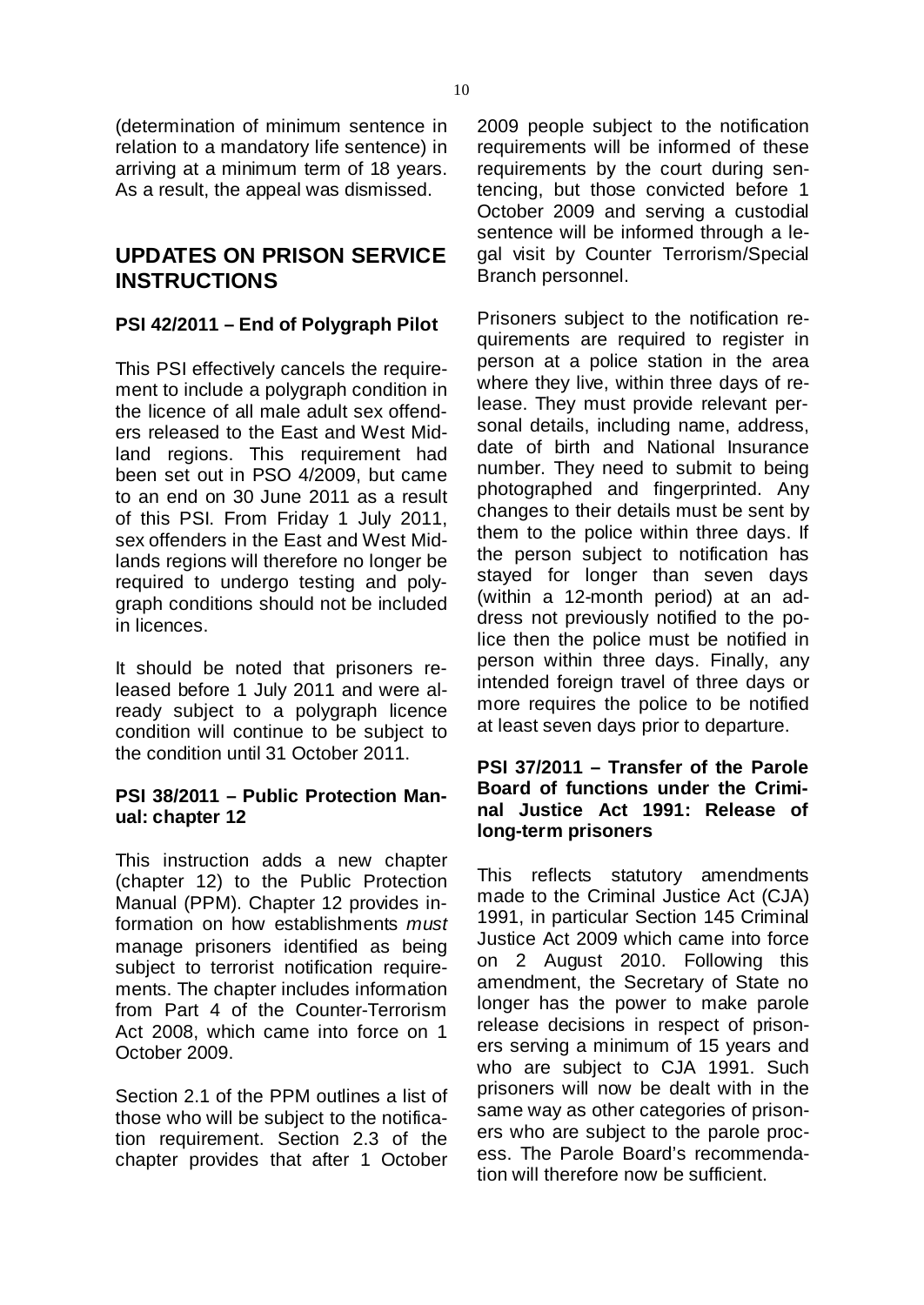#### **PSI 35/2011 - Prisoner Participation in Public Consultation Exercises**

From 26<sup>th</sup> April 2011, where a public consultation takes place, prisoners should be informed of the consultation and given an opportunity to respond. This consultation requirement is limited to matters which have a specific impact on the rights, health and interests of prisoners, as distinct from the general public as a whole.

Prison Governors and Directors have the responsibility of ensuring that prisoners are made aware of any public consultation affecting them and *must*ensure that prisoners are able to access the relevant consultation documents and to respond.

#### **PSI 34/2011- Licences and Licence Conditions**

This PSI provides updates for the application of standard and additional licence conditions for determinate and indeterminate sentence prisoners being released on licence. This instruction replaces Chapter 14 of PSO 6000. Additional licence conditions may be used where Offender Managers determine that standard licence conditions are "not sufficient" to assist the prisoner in successfully integrating into the community, prevent re-offending or to protect the public. Details of the additional licence conditions are set out at Annex A and B of the instruction.

In addition where long-term "nonconverted" prisoners, subject to Criminal Justice Act 1991, are released at their Non-Parole Date, Governors now have the responsibility for setting the licence conditions, on behalf of the Secretary of State. It will therefore no longer be the responsibility of the Parole Board.

#### **PSI 32/2011 - Ensuring Equality**

PSI 32/2011 sets out the equality framework within prison establishments, including equality issues on race, disability, gender reassignment, age etc, as well as issues around harassment and victimisation. This PSI is focused on protecting the legal equality rights of prisoners. Equality for prison employees is separately covered in PSI 33/2011.

#### **OMBUDSMAN CASES**

#### **Categorisation**

Mr A submitted an appeal against a decision by HMP Dovegate not to recategorise him from category B to C. Subsequently he was transferred to HMP Gartree and was told by HMP Dovegate in response to the request/ complaint that his appeal would now be dealt with by HMP Gartree. HMP Gartree said they would consider the appeal and undertake a fresh recategorisation review, but in subsequent correspondence said any appeal in respect of the original decision should be carried about by HMP Dovegate as the decision making establishment. Mr A argued that this left him without a route of appeal.

The Ombudsman, in upholding the complaint, said HMP Dovegate's failure to consider an appeal against their decision was a clear breach of section 2.4.2 of PSO 0900. A subsequent sentence plan review held at HMP Gartree did not remedy the errors and failures which Mr A said were evident in the original decision from HMP Dovegate. The other concern highlighted by the Ombudsman was that the Director at HMP Dovegate had made the final decision on the categorisation review. This left Mr A with no avenue of appeal, as any appeal had to be made to the line manager of the as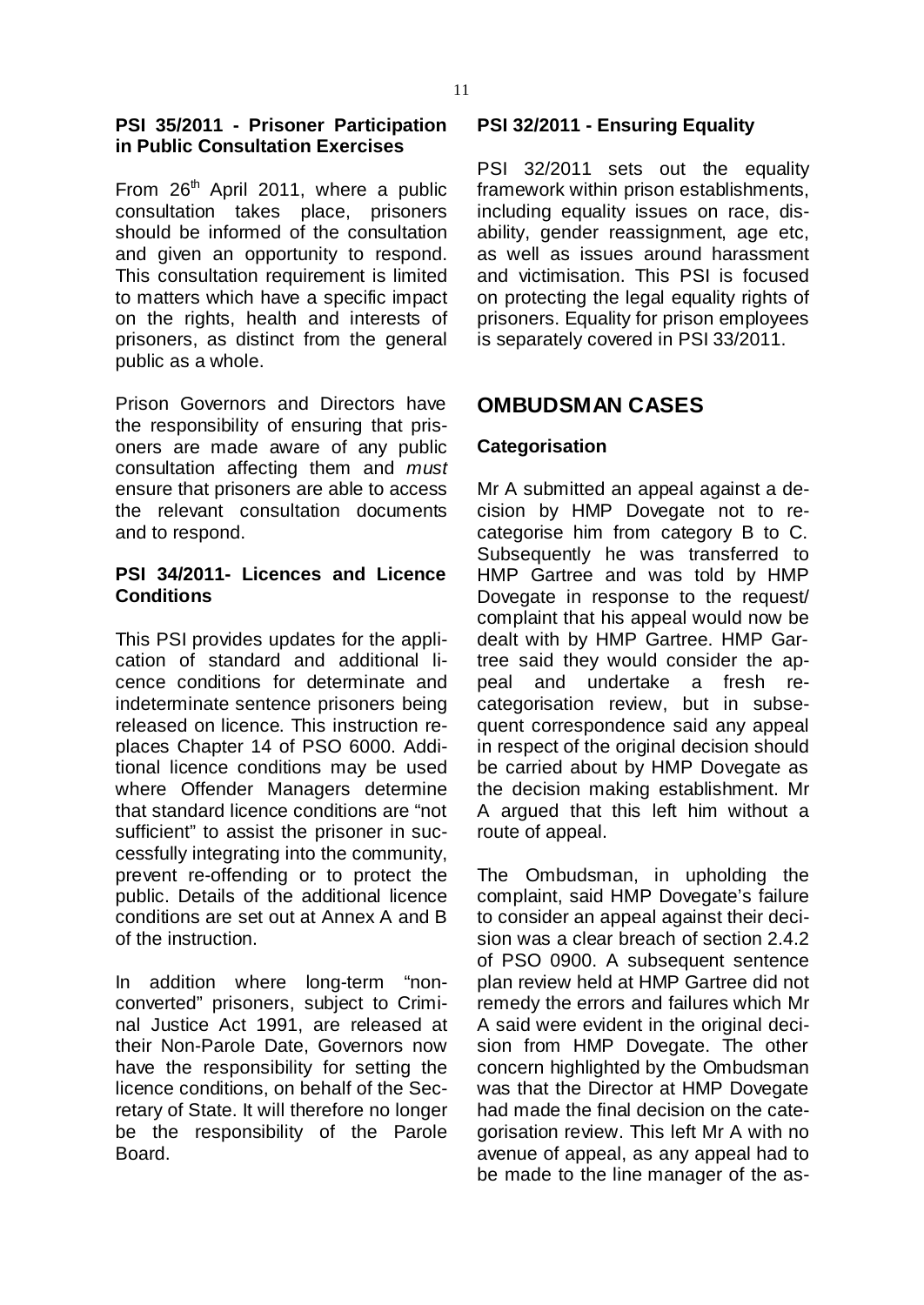sessor or categorisation Board chair. The recommendation was therefore made that final decisions on recategorisation reviews should be made below Director (or Number 1 Governor) so that prisoners have an avenue of appeal in line with PSO 0900.

#### **Property**

Mr E complained that items of his clothing had gone missing from the prison laundry on a day when he had been moved from his cell to the segregation unit. Mr E acknowledged that he had signed a property disclaimer and had used the laundry at his own risk. However, he said he was not in a position to collect his clothes due to a cell move that he had not anticipated. The investigation ascertained that the laundry was the only place in which prisoners could wash their clothes, and there were no written procedures governing its use. In addition, there was no audit trail to indicate who handed in laundry, and it was left unsecured awaiting collection.

As a consequence, although prisoners retained responsibility for their inpossession clothing, it was unreasonable to hold them responsible after items had been handed in to the laundry. It was accepted that there was no evidence to confirm that Mr E's items were received by the laundry orderly but this was due to the system in operation rather than any omission on the part of Mr E. There was no dispute that Mr E had been in possession of the lost items as they were recorded on his property card. However, the prison was unable to establish who had collected his laundry. In light of this the prison accepted that Mr E could not be held responsible for the loss and agreed to compensate him.

#### **Conditions**

Mr I complained about conditions in the segregation unit at HMP Frankland. Mr I said he had been taken to the segregation unit for adjudication on a bank holiday. He was strip searched on arrival, the cell had no vent or toilet seat, the window did not open, the furniture was made of broken cardboard and there were no sheets on the bed. Mr I said he was the only prisoner brought to segregation that day for adjudication and that strip searching in such circumstances amounted to bullying. He was held there for an hour and questioned why he was adjudicated on a bank holiday.

In response to a complaint, the Prison Service said the issue of the level of search was dependant on an assessment of risk, there was no sheet on the bed because Mr I was not being permanently detained there, the window could not be opened but the cell had ventilation panels, and the segregation unit was used in order to avoid disrupting association and because of staff availability that particular day. Finally they argued that, save for Christmas Day, Boxing Day and Good Friday, adjudications could be carried out on bank holidays. The Investigator found that there were other adjudications that day and it was normal practice for adjudications to take place on bank holidays. All prisoners were searched on arrival at the segregation unit (the local policy was considered as well as PSO 1700).

PSO 1700 says, in respect of segregation under Prison Rule 53(4), that whilst waiting for an adjudication to start 'the term segregation is not applied if a prisoner is held prior to and on the same day as an adjudication. However, if the prisoner is held for longer than four hours, this is segregation under rule 53 and an initial segregation Health Screen must be completed'. The Investigator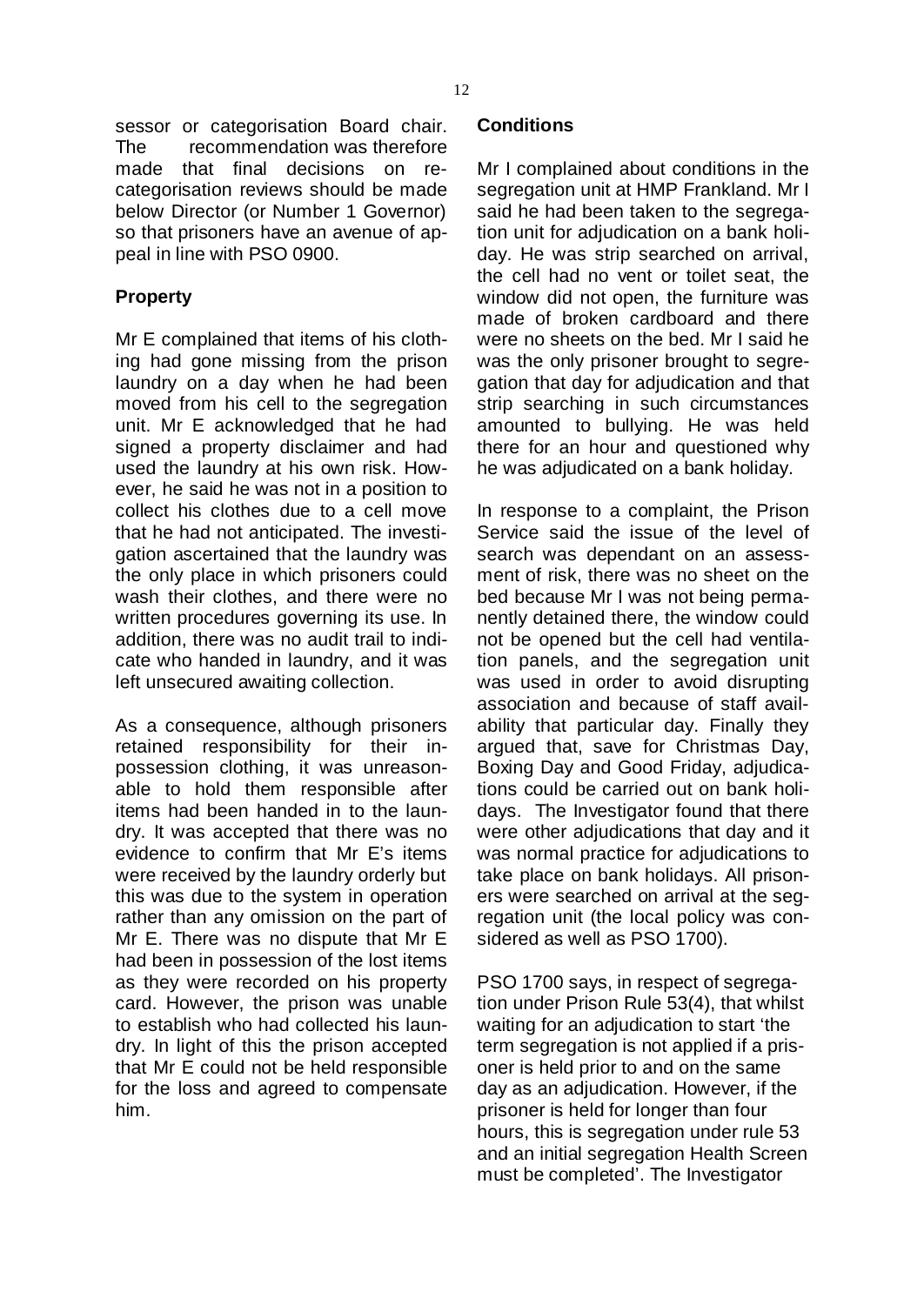examined 32 Security Intelligence Reports in this case and concluded that the risks highlighted meant it was reasonable for a full strip search to have been conducted. Given the limited period that it was expected Mr I would be in the holding cell for, and the period he was actually in the cell for, and the fact that no complaint had been made to staff at the time as to the state of the cell, his complaint was rejected.

#### **OTHER NEWS**

#### **Prisoner voting remains unresolved: Most recent developments**

On 18 February 2011 the High Court ( *Tovey and Another v Ministry of Justice (2011) EWHC 271 QB*) ruled that compensation claims from prisoners who were unable to vote in the 2010 general election would not succeed. The Court was told that claims have been launched in county courts nationwide by 585 serving prisoners, with a further 1,000 potential cases pending. Mr Justice Langstaff said:

'I hold that there are no reasonable grounds in domestic law for bringing a claim for damages or a declaration for being disenfranchised whilst a prisoner. Statute precludes it. Case law is against it. European authority is against the payment of compensatory damages in respect of it. A claim for a declaration is not hopeless, but difficult. '

A footnote to the judgment noted that the case was heard a day before Parliament debated the ban on voting by prisoners on 10 February 2011:

'Though the subject matter of each is the same – the enfranchisement of prisoners – the role of the courts and of the legislature are distinct. It is no part of the court's function to express any view

as to the nature of legislative change, if any: merely to rule on that which the laws as currently enacted by Parliament require. This judgment is to the effect that, applying those laws, including the Human Rights Act 1998, a prisoner will not succeed before a court in England and Wales in any claim for damages or a declaration based on his disenfranchisement while serving his sentence. '

The House of Commons subsequently supported the continuation of the current ban, by a margin of 234 to 22 votes.

On 1 March 2011 the Government referred the latest ECHR ruling on the issue, the *Greens and MT (2010 ECHR* 1826) judgement, to the Grand Chamber of the European Court of Human Rights; this in effect appealed the Court's decision of 23<sup>rd</sup> November 2010 that the UK had six months to introduce legislation to lift the blanket ban. On 11 April 2011 the request for an appeal hearing was dismissed and the Court gave the UK government six months from this date to introduce legislative proposals to bring the disputed law/s in line with Convention.

#### **The Government response to the Court's rulings**

The ruling *Hirst 2 (74025/01 2004 ECHR* 122 30 *March* 2004) says the UK's action in respect of prisoner voting should be "as it considers appropriate". This does not mean that doing nothing would be an appropriate option, but neither does it necessarily mean the Government must extend the right to vote to everyone. The UK is obliged to address it in some way however whilst the UK remains a member of the Council of Europe and a State Party to the European Convention.

The Government's initial plan to give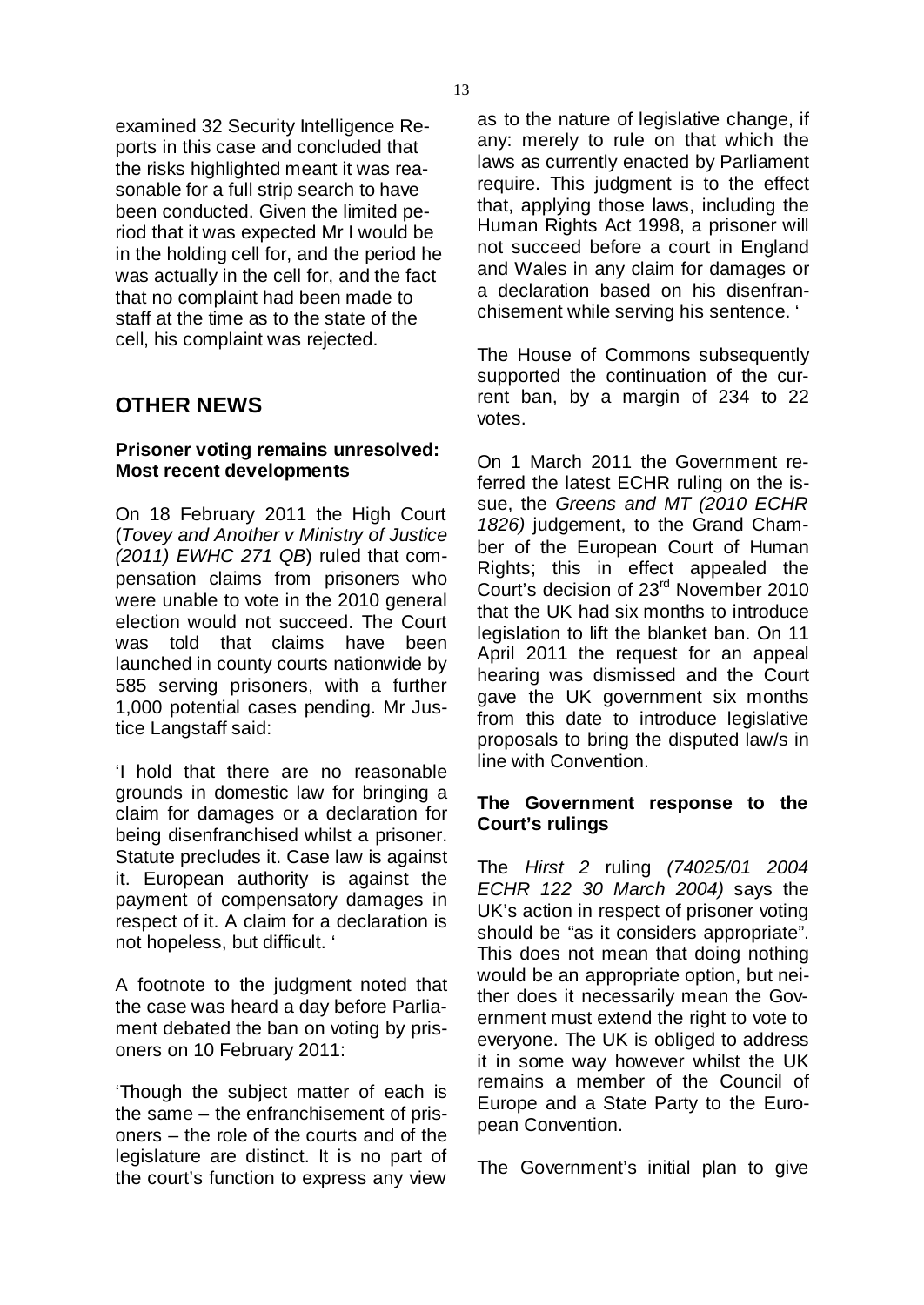prisoners serving a sentence of less than four years, or less than one year, the right to vote would almost certainly remain incompatible with the European Convention because it would still be seen as a blanket ban.

This much appears to be clear from the judgment in *Frodl v Austria (Application* ECtHR). Following on from this judgment (and *Scoppola Nos 3 v Italy* 2011) it seems the ECHR would allow some prisoners to be deprived of the vote in 'some' circumstances, particularly when it was an individual decision about an individual prisoner, related to their crime. *no 20201/04 judgment 8 April 2010 (Application nos 126/05 18 January*

#### **Deaths in custody provisions in corporate manslaughter law come into force**

In March 2011 the government announced that the custody provisions of the Corporate Manslaughter and Corporate Homicide Act 2007 would be brought into force, and the Act now covers persons detained in Ministry of Defence service custody premises and in UK Border Agency (UKBA) facilities. The Statutory Instruments to bring the custody provisions into force and to extend the provisions takes effect from 1 September 2011.

There are currently serious gaps in accountability following a death in custody. Existing mechanisms for investigating deaths such as the Independent Police Complaints Commission, the Prisons and Probation Ombudsman and the inquest system are not concerned with determining liability. Investigations and inquest findings are not routinely monitored or published publicly and there is no statutory requirement for public bodies to act on the findings of these investigations. The current gap in accountability is exemplified by the fact that of the 12 unlawful killing verdicts returned by juries at inquests into deaths in custody since 1990, to date, none have led to a successful criminal prosecution.

INQUEST wrote to the government Minister to clarify the scope of the Extension Order and to check that UKBA subcontractors would be covered by the legislation (i.e. private companies like G4S or Reliance). In August, the Minister replied:

'…the Act will cover people detained at immigration detention facilities (described in the Act as a removal centre or a short-term holding facility), and persons being transported in a vehicle or being held in any premises in pursuance of immigration escort arrangements as defined by the Act. Those providing the escort arrangements, including private sector companies contracted to do so, will in principle be covered by the Act.'

#### **Prisons Inspectorate report criticises 'demeaning' and 'unsafe conditions in Wandsworth prison**

A report of an unannounced inspection of Wandsworth prison by HM Inspectorate of Prisons has criticised the "treatment and conditions of simply too many prisoners" as "demeaning, unsafe and ... below what could be classed as decent". According to the report, "the safety of prisoners held in Wandsworth is now a matter of serious concern"; it highlights that levels of self-harm and self-inflicted deaths are high, with about 32 incidents of self-harm each month and 11 deaths in custody between January 2010 and the time of the inspection (28 February-4 March 2011), four of which were apparently selfinflicted.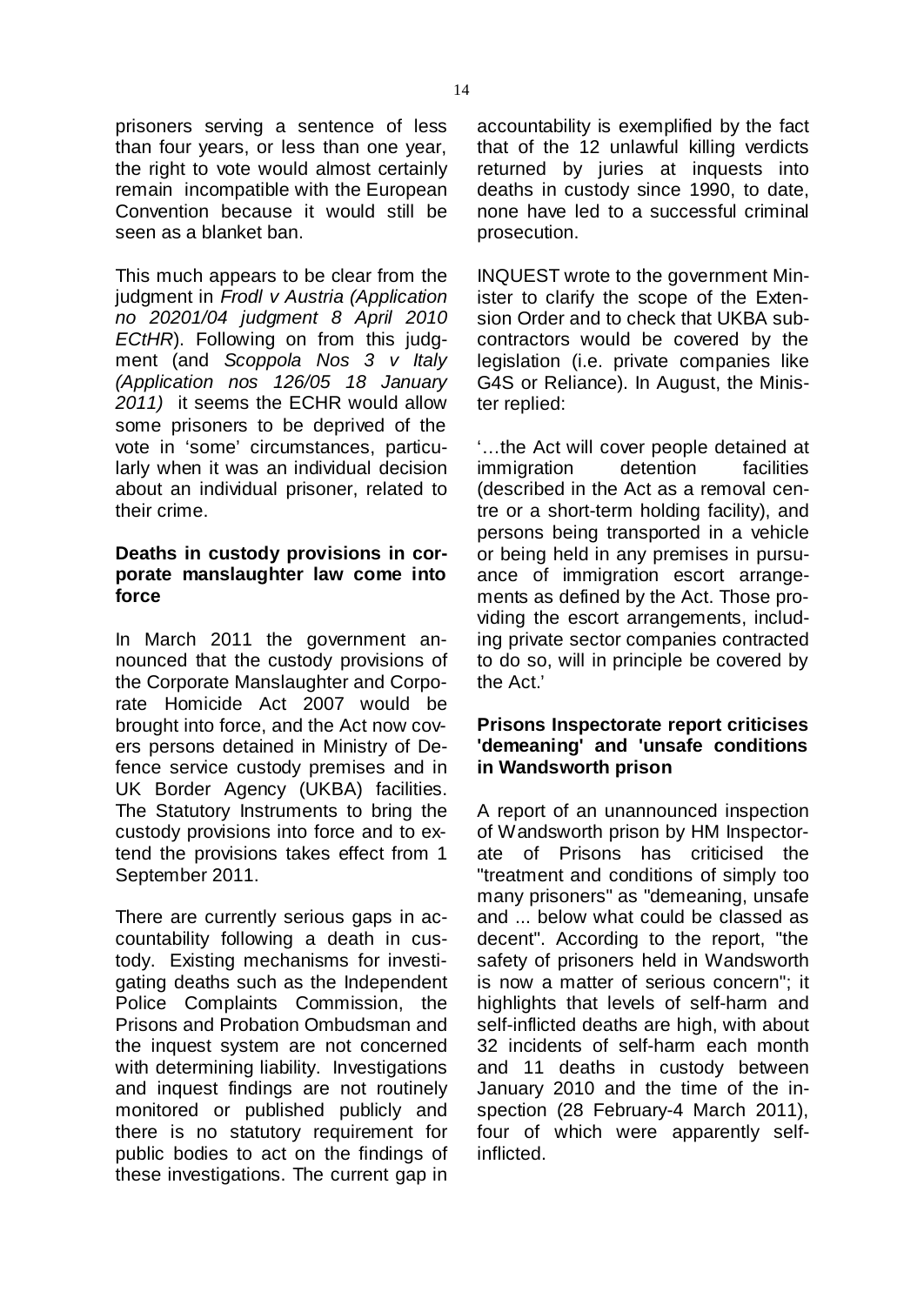It also highlights that prisoners with mobility difficulties were being located on residential landings which did not allow them access to showers, with one prisoner with a disability who had been remanded for more than three months telling the inspection that he had not had a shower in that time; that "there was no strategy to meet the needs of foreign national prisoners", and that many foreign national prisoners were held beyond the end of their sentence, in one case for three years; that most cells were shared and had inadequately screened toilets; that at best, prisoners were locked in their cells for 16.5 hours a day, and at worst, were out of their cells for just two hours a day; and that black and minority ethnic prisoners were disadvantaged in significant areas of the prison, and "this needed to be addressed as a matter of urgency".

There have been reports that have been similarly damning of other prisons in England and Wales. A recently published report by the Inspectorate on the detainee unit at Long Lartin prison voiced concerns at its finding that "the detainees were no longer able to mix with the wider prison population", highlighting that "the risks to the mental and physical health of detainees of such lengthy, ill-defined and isolated confinement are significant".

#### **New free phone support service for asylum seekers and refugees**

From Monday 20 June 2011, the Refugee Council will start operating the free and confidential own-language telephone advice service for people seeking asylum and refugees. The helpline can help with information about:

- Asylum Support, Sections 95/98 €
- Section 4 support €
- Accommodation and support issues €
- ARC and Azure card queries €

education, integration information €

The number is 0800 808 2255 and is free, so you can call even if you have no credit on your phone. The service operates 9.30am-5pm on weekdays, except Wednesday when it closes at 1pm. For people with a hearing impairment, a minicom / textphone service is available on 0800 808 2259 So far, the **.** following languages are covered: Kurdish Sorani, Farsi, Mandarin, Pashtu, Arabic, Tigrinya and English.

#### **Prisoners' Advice Service: Legal Aid Lawyer of the Year award**

The Prisoners' Advice Service has won the award for Best Legal Aid Firm/Not For Profit Organisation at the Legal Aid Lawyer of the Year Awards. These awards are non-profit-making, and are in celebration of the work of lawyers at the legal aid coalface. PAS was supported in its nomination by former service users, and amongst others Deborah Coles from INQUEST, Erwin James and Eric Allison from the *Guard*ian as well as Hugh Southey QC and Judith Farbey QC.

PAS's nomination read: "The Prisoners' Advice Service is praised for combining technical legal skills with tremendously valuable outreach work, and the organisation has been at the heart of the development of prisoners' rights in this country. As well as undertaking groundbreaking litigation, it has also served to promote high standards among other lawyers doing the work, such as by providing regular legal updates. Former clients of the service say that it provided them with a lifeline while they were incarcerated".